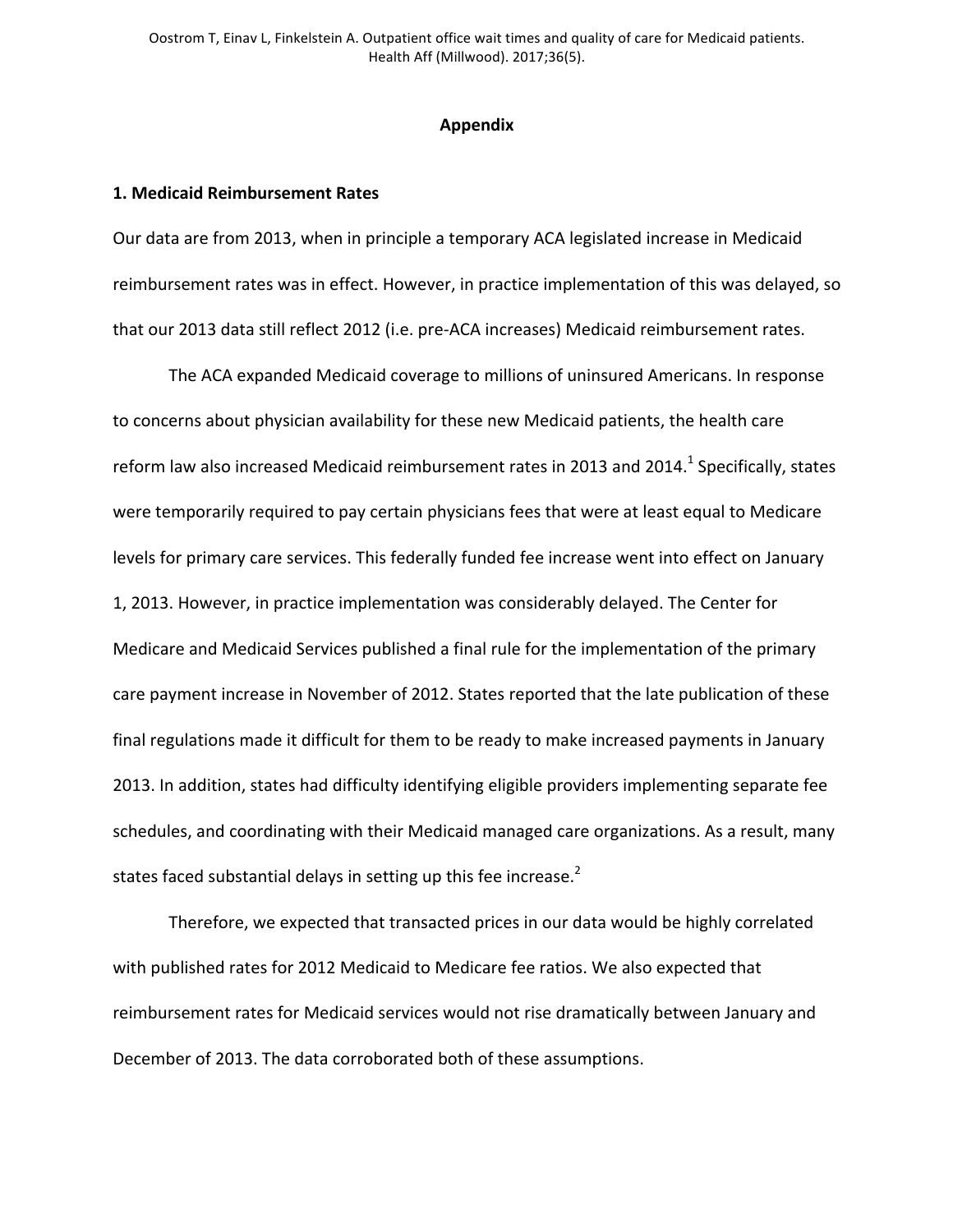To analyze the Medicaid to Medicare fee ratios in our data, we followed the methods of a prior study.<sup>3</sup> The Kaiser Commission on Medicaid on the Uninsured (KCMU) commissioned the Urban Institute to conduct a 50-state survey of Medicaid physician fees in 2012. This study is the benchmark study cited when quoting pre-ACA Medicaid reimbursement. This study collected fee data as of July 2012 from state websites, supplemented with telephone interviews. To compute a Medicaid to Medicare ratio, they first computed the average Medicaid fee for each service in each state. Average Medicare fees were computed using RVUs, geographic adjusters, and conversion factors from the federal registrar. The Medicare to Medicaid ratio is the weighted sum of the ratio of fees for each service, where the weight for each service is its share of Medicaid spending nationally.

We followed this approach. We computed the average Medicaid and Medicare fee for each set of services in each state. The ratio is again the weighted sum of the ratio of fees for each service, where the weight for each service is its share of Medicaid spending nationally. Appendix Exhibit A8 shows the results. We plotted, by state, the Medicaid vs. Medicare ratio in our data and in the Urban Institute report. These results indicate that the data reflected mostly pre-ACA (i.e. 2012) reimbursement rates. Contrary to the post-ACA requirement that the Medicaid reimbursement rates be at least equal to Medicare, our data showed an average Medicaid to Medicare reimbursement rate of 0.88 using all of 2013. The cross state-pattern was highly correlated with the Urban Institute's pre-ACA measures (coefficient of 0.99).

Finally, to explore whether there were important changes in Medicaid rates over the course of our 2013 year as states potentially implemented the ACA requirement, we compared Medicaid payments from January and December of that year. We computed the mean and

2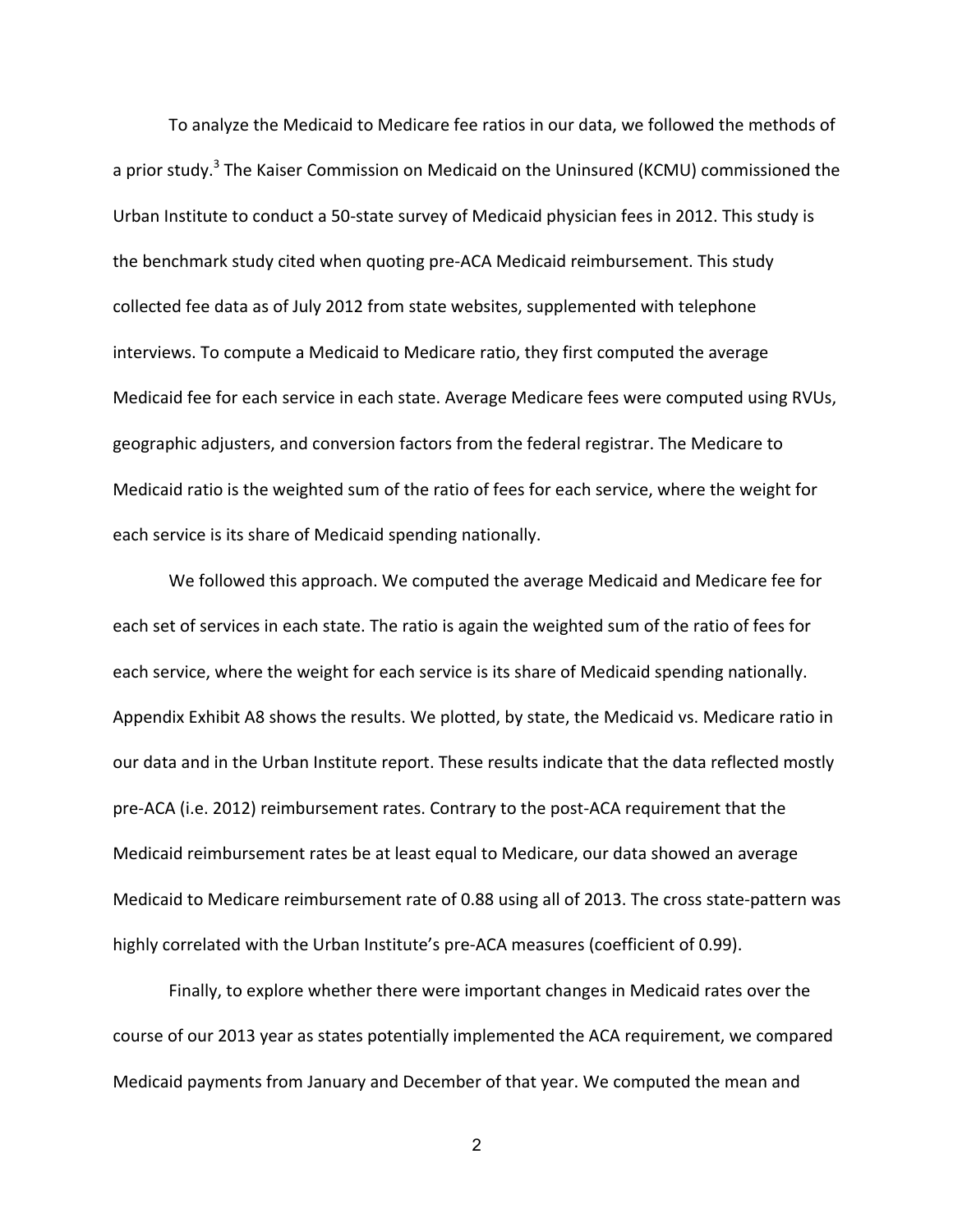median Medicaid payment for each state and each month. Overall, there is little evidence of the type of large increases in Medicaid reimbursement rates that timely implementation of the ACA-legislated fee increase would imply. For example, we considered CPT code 99213, which is for a "Office Visit, Established Patient, 15 minutes" and accounts for about a quarter of all Medicaid spending.<sup>3</sup> In our data, mean Medicaid payments for this CPT code increased by an average of 10% between January 2013 and December 2013; median payments increased by 14%. By comparison, implementation of the legislated fee increases was predicted to increase Medicaid fees by, on average, 73% in 2013. $3$ 

### **2. Comparison to national sample**

Since our data were limited to outpatient practices that use one national billing service, we compared the characteristics of our study population to comparable statistics, where available, from the 2012 National Ambulatory Medical Care Survey (NAMCS), a national survey of a sample of visits to office-based physicians; information is based on physician self-reports. As of this writing, 2012 was the latest available year of the NAMCS.

Appendix Exhibit A1 suggests that our sample was reasonably representative of all outpatient visits in the country, with the exception that visits at larger clinics were overrepresented: about two-thirds of our data came from practices with 11 or more providers, compared to only about 12% nationwide. Our population was nationally representative, although it appeared to be disproportionately drawn from certain regions, such as the South Atlantic (30% vs. 20% nationwide) compared to the Pacific (7% compared to 16% nationwide). Importantly, given our focus on Medicaid, our study population contained roughly the same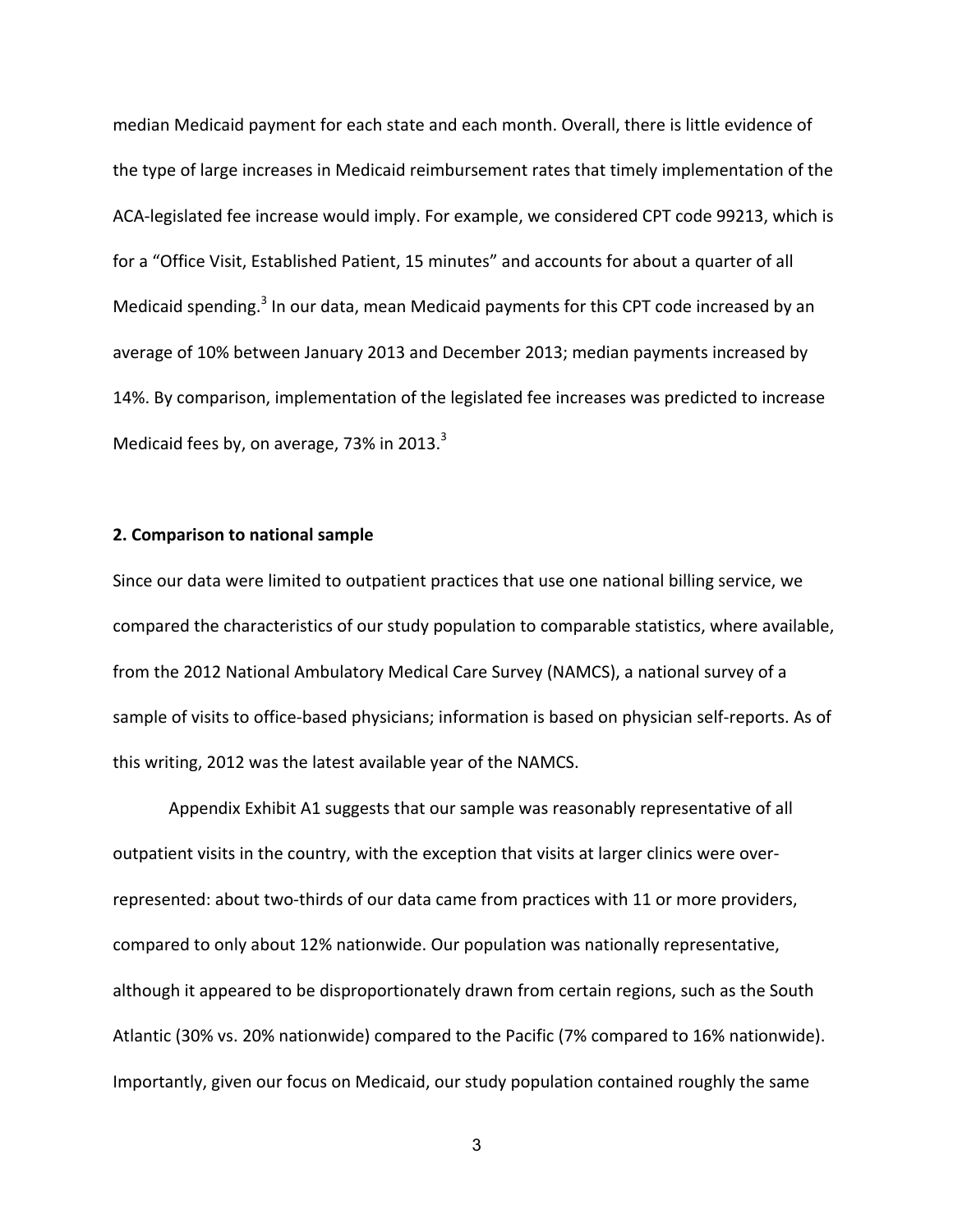proportion of Medicaid visits (10.8%) as the national average (10.9%). It also looked similar on patient age, gender, and physician specialty. Appendix Exhibit A7 shows that stratifying our results by practice size does not qualitatively affect our findings regarding longer wait time for Medicaid patients.

### **3. Analysis of differential wait time by state**

Medicaid payments are set by states. We compared the difference in Medicaid's allowable charges relative to private insurance rates in each state against the difference in wait time for Medicaid relative to privately insured patients in that state (see Exhibit 4). We ran the following regression, for visit i, insurance j, and state s:

$$
y_{ijs} = \alpha_{sj} + x_i \beta
$$

where insurance status j was either Medicaid or private insurance. Here,  $\alpha_{si}$  represented dummies for each insurance category *j* for each state s. We included a host of visit level controls  $x_i\beta$  such as six patient age bins (0-4 yrs, 5-14 yrs, 15-24 yrs, 25-44 yrs, 45-64 yrs, 65+ years), patient gender, five time of day bins (before 10am, 10am-12pm, 12pm-2pm, 2pm-4pm, 4pm+), seven days of the week, and four arrival binary variables (arrived at least twenty minutes early, arrived at least ten minutes early, arrived on time, and arrived less than ten minutes late). We also controlled for twelve physician specialty groups and the log of total work relative value units associated with the visit.

We ran this regression separately for two different dependent variables  $y_{ijs}$ . To construct the horizontal axis of Exhibit 4,  $y_{ijs}$  was the log reimbursement rate for visit i, reimbursed by insurance *j* in state s; as discussed, we used the allowable charge as our measure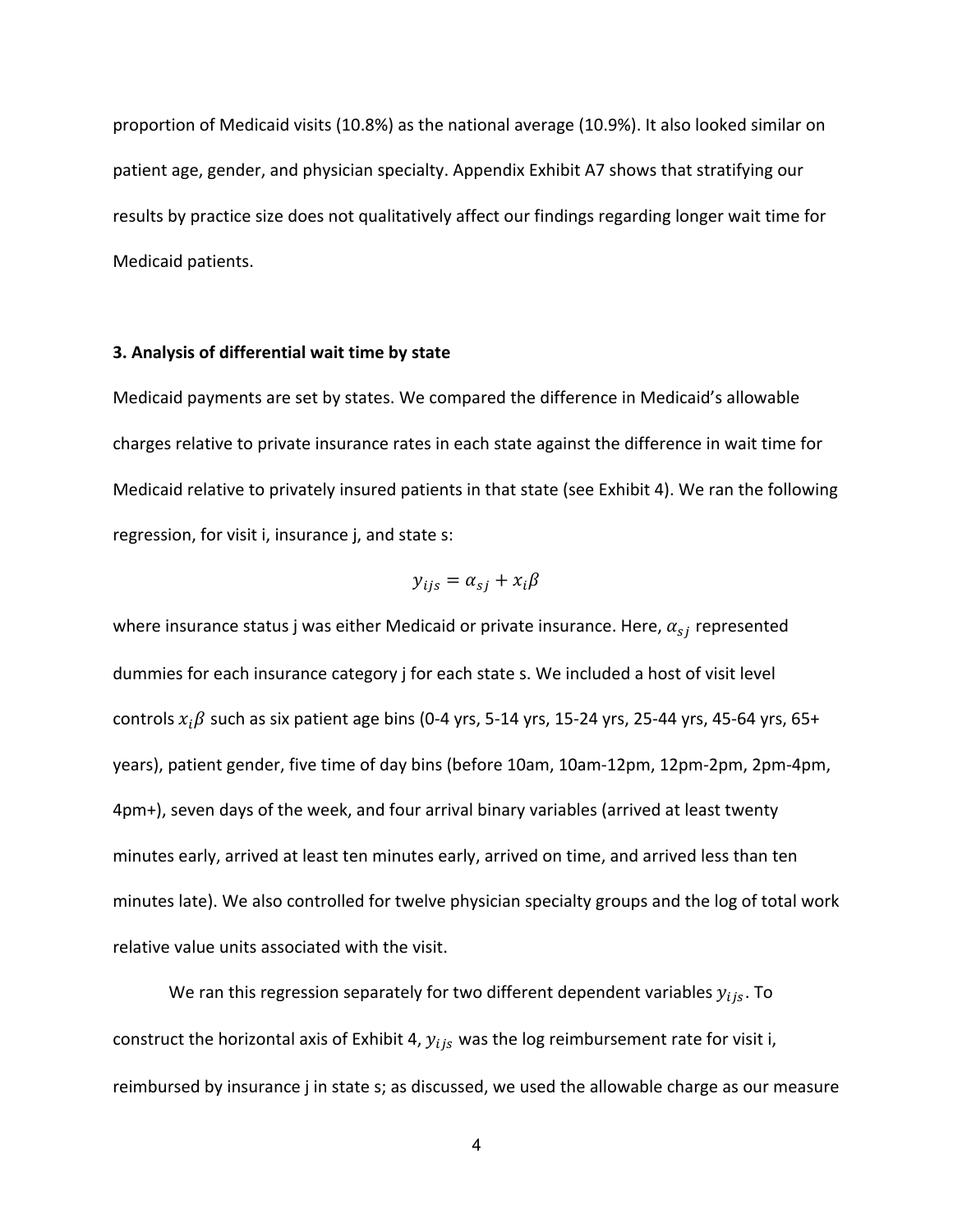of the reimbursement rate. For each state, the horizontal axis plotted the difference between

the coefficient on Medicaid and the coefficient on private insurance in Equation (1). For

example, for Alabama we plotted  $\alpha_{Medical, AL} - \alpha_{Private, AL}$ .

The vertical axis was produced analogously, but we changed the outcome variable yi js

to a binary indicator for whether the wait time for that visit was greater than twenty minutes.

# **Notes**

1 Kaiser Commission on Medicaid and the Uninsured. Increasing Medicaid Primary care Fees for Certain Physicians in 2013 and 2014: A Primer on the Health Reform Provision and Final Rule; 2012. (Accessed May 30, 2016 at https://kaiserfamilyfoundation.files.wordpress.com/2013/01/8397.pdf).

2 Medicaid and CHIP Payment Access Commission. Report to Congress on Medicaid and CHIP; 2015. (Accessed May 30, 2016 at https://www.macpac.gov/wp-content/uploads/2015/03/An-Update-on-the-Medicaid-Primary-Care-Payment-Increase.pdf).

3 Zuckerman S, Goin D. How Much Will Medicaid Physician Fees from Primary Care Rise in 2013? Evidence from a 2012 Survey of Medicaid Physician Fees. Kariser Commission on Medicaid and the Uninsured Issue Paper; 2012.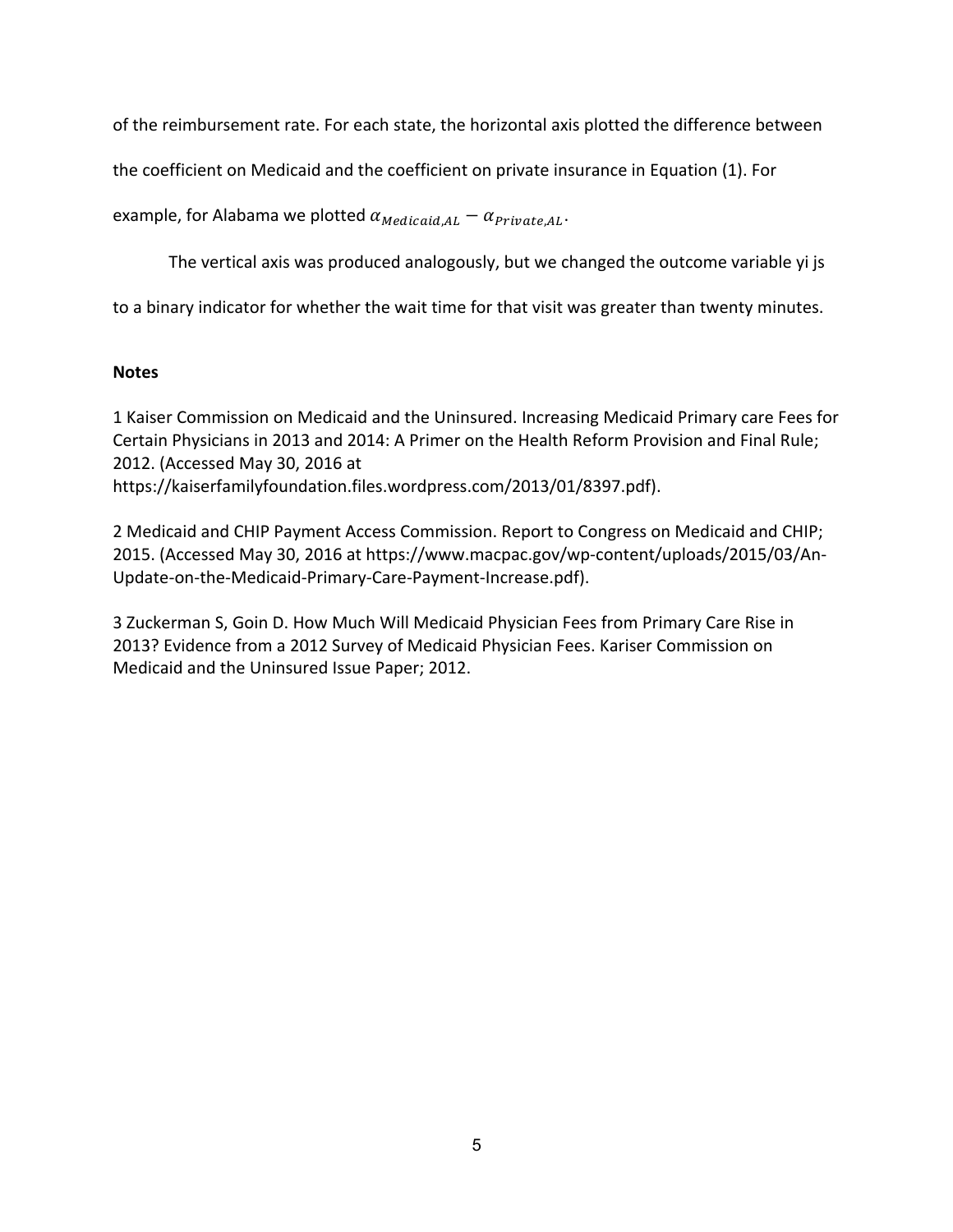### **Appendix Exhibits**

|  | Appendix Exhibit A1. Representativeness of the Baseline Sample |  |
|--|----------------------------------------------------------------|--|
|--|----------------------------------------------------------------|--|

|                                |              | Share of visits (%)       |                            |              | Share of visits (%)       |
|--------------------------------|--------------|---------------------------|----------------------------|--------------|---------------------------|
|                                | <b>NAMCS</b> | <b>Baseline</b><br>sample |                            | <b>NAMCS</b> | <b>Baseline</b><br>sample |
| Age                            |              |                           | Practice size <sup>b</sup> |              |                           |
| $<$ 5                          | 8.1          | 8.2                       | $\mathbf 1$                | 34.0         | 6.1                       |
| $5 - 14$                       | 7.8          | 9.1                       | $\overline{2}$             | 9.5          | 5.0                       |
| $15 - 24$                      | 7.7          | 8.7                       | $3 - 5$                    | 26.3         | 12.0                      |
| 25-44                          | 20.1         | 20.5                      | $6 - 10$                   | 17.4         | 11.7                      |
| 45-64                          | 29.6         | 27.9                      | $>10$                      | 12.3         | 65.3                      |
| $65+$                          | 26.7         | 25.6                      |                            |              |                           |
|                                |              |                           | Physician specialty        |              |                           |
| Gender                         |              |                           | General / Family medicine  | 20.7         | 21.8                      |
| Female                         | 58.2         | 61.2                      | Internal medicine          | 12.7         | 15.5                      |
| Male                           | 41.8         | 38.8                      | Pediatrics                 | 14.0         | 11.0                      |
|                                |              |                           | OB-GYN                     | 7.7          | 8.8                       |
| Primary insurance <sup>a</sup> |              |                           | Orthopedic surgery         | 5.1          | 7.7                       |
| Private                        | 50.7         | 63.1                      | General surgery            | 1.6          | 2.1                       |
| Medicaid                       | 10.9         | 10.8                      | Psychiatry / Neurology     | 4.7          | 1.3                       |
| Medicare                       | 24.9         | 20.9                      | Dermatology                | 4.2          | 0.7                       |
| Self-pay                       | 4.7          | 3.3                       | Ophthalmology              | 2.1          | 0.4                       |
| Other                          | 8.8          | 1.9                       | Other                      | 27.3         | 30.8                      |
| Census region                  |              |                           |                            |              |                           |
| New England                    | 5.5          | 8.6                       |                            |              |                           |
| Mid Atlantic                   | 14.3         | 7.8                       |                            |              |                           |
| <b>East North Central</b>      | 13.0         | 11.0                      |                            |              |                           |
| <b>West North Central</b>      | 5.4          | 3.8                       |                            |              |                           |
| South Atlantic                 | 20.2         | 29.6                      |                            |              |                           |
| <b>East South Central</b>      | 6.6          | 7.8                       |                            |              |                           |
| West South Central             | 12.9         | 17.6                      |                            |              |                           |
| Mountain                       | 6.6          | 7.1                       |                            |              |                           |
| Pacific                        | 15.5         | 6.6                       |                            |              |                           |

SOURCE Author's analysis of data from athenahealth and the 2012 National Ambulatory Medical Care Survey (NAMCS). NOTES Table compares summary statistics from our baseline sample (as shown in Exhibit 2 and Appendix Exhibit A2; N = 21.4 million visits) with the 2012 NAMCS, which is representative of all outpatient visits in the US (estimated at 928.6 million visits). See Exhibit 2 and Appendix Exhibit A2 for more details about the variable definitions.

<sup>a</sup> Our baseline sample contains "Primary Insurance" as a variable; in the NAMCS data this variable is computed by applying the NAMCS's insurance hierarchy to the types of payment listed for the visit.

<sup>b</sup> Practice size is a restricted variable in the NAMCS; estimates were obtained from Center for Disease Control Summary Reports.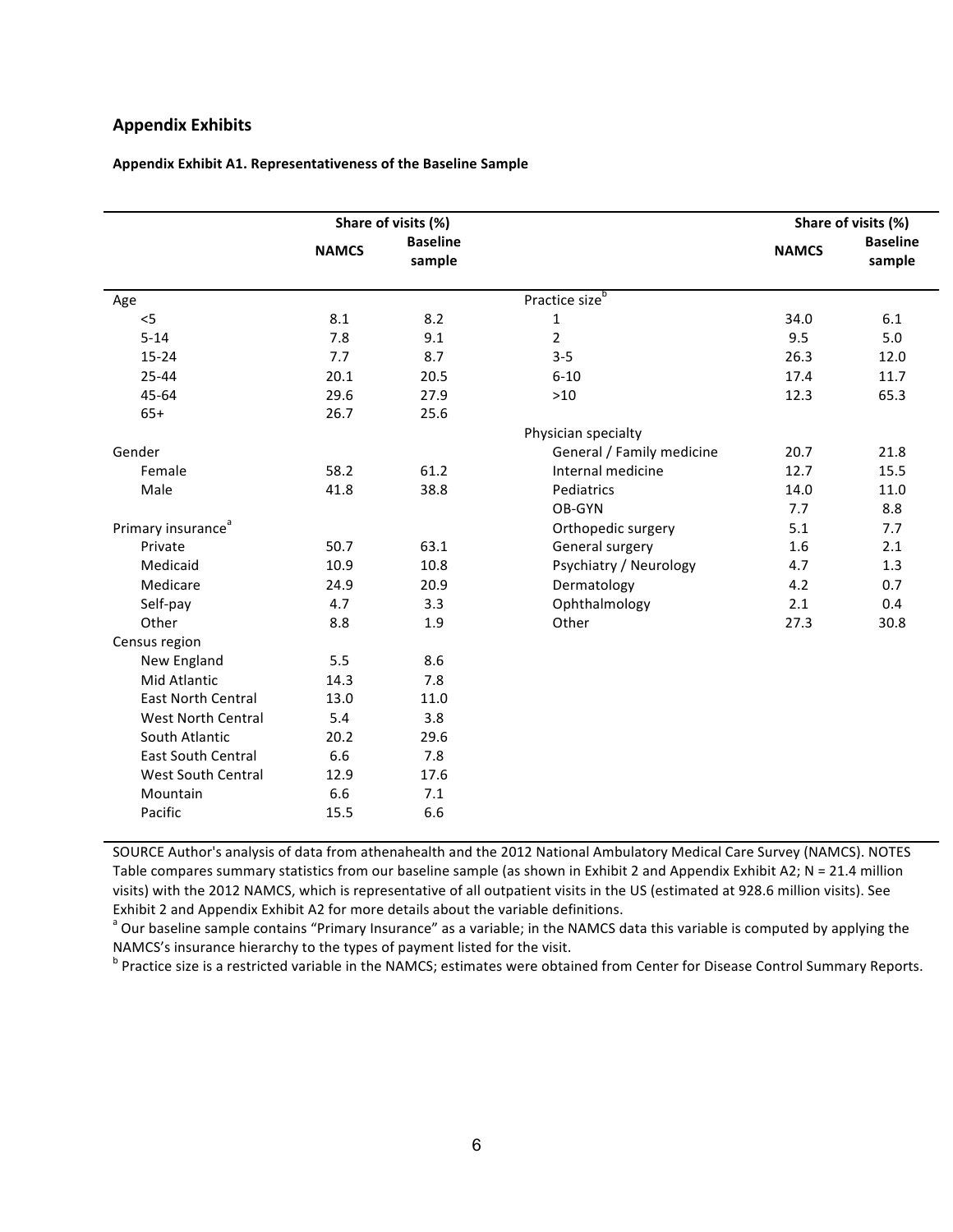|                                  | Share of | Wait time <sup>a</sup> |               |               | Arrival time <sup>b</sup> |
|----------------------------------|----------|------------------------|---------------|---------------|---------------------------|
|                                  | visits   | <b>Median</b>          | % over 20 min | <b>Median</b> | % on time                 |
|                                  | (1)      | (2)                    | (3)           | (4)           | (5)                       |
| All                              | 100.0    | 4.1                    | 17.0          | $-5.7$        | 67.6                      |
| Physician specialty <sup>c</sup> |          |                        |               |               |                           |
|                                  |          |                        |               |               |                           |
| General / Family medicine        | 21.8     | 4.1                    | 16.4          | $-6.3$        | 71.1                      |
| Internal medicine                | 15.5     | 3.6                    | 17.5          | $-7.6$        | 72.7                      |
| Pediatrics                       | 11.0     | 3.5                    | 12.5          | $-3.7$        | 63.0                      |
| Nurse practitioner               | 10.0     | 4.0                    | 14.7          | $-4.0$        | 63.1                      |
| OB-GYN                           | 8.8      | 5.7                    | 20.2          | $-4.7$        | 64.9                      |
| Orthopedic surgery               | 7.7      | 3.9                    | 19.8          | $-7.2$        | 70.9                      |
| Physician assistant              | 7.7      | 4.1                    | 15.1          | $-3.4$        | 60.6                      |
| General surgery                  | 2.1      | 4.9                    | 22.8          | $-8.3$        | 71.9                      |
| Psychiatry / Neurology           | 1.3      | 1.9                    | 13.3          | $-7.7$        | 71.5                      |
| Dermatology                      | 0.7      | 2.9                    | 13.9          | $-7.9$        | 75.5                      |
| Ophthalmology                    | 0.4      | 7.3                    | 25.4          | $-8.3$        | 75.2                      |
| Other                            | 13.1     | 4.4                    | 19.5          | $-5.3$        | 65.9                      |
| Census Region <sup>d</sup>       |          |                        |               |               |                           |
| New England                      | 8.6      | 2.2                    | 9.5           | $-6.0$        | 72.1                      |
| Mid Atlantic                     | 7.8      | 2.6                    | 14.4          | $-4.9$        | 64.8                      |
| <b>East North Central</b>        | 11.0     | 3.2                    | 14.6          | $-5.4$        | 68.7                      |
| <b>West North Central</b>        | 3.8      | 3.7                    | 14.5          | $-3.9$        | 61.1                      |
| South Atlantic                   | 29.6     | 5.2                    | 19.6          | $-6.0$        | 68.0                      |
| <b>East South Central</b>        | 7.8      | 6.8                    | 24.6          | $-6.0$        | 66.6                      |
| West South Central               | 17.6     | 4.6                    | 19.2          | $-5.1$        | 65.3                      |
| Mountain                         | 7.1      | 2.5                    | 12.2          | $-7.3$        | 73.2                      |
| Pacific                          | 6.6      | 4.2                    | 14.1          | $-5.1$        | 67.1                      |
|                                  |          |                        |               |               |                           |

Appendix Exhibit A2. Additional Wait and Arrival Times by Patient and Visit Characteristics

SOURCE Author's analysis of data from athenahealth. NOTES Table is based on the baseline sample (N=21.4 million). Each observation represents an outpatient visit.

<sup>a</sup> Wait time is the time (in minutes) between the patient's check-in time or the appointment's scheduled time (whichever is latest) and the time the patient is seen by a medical practitioner.

b Arrival time is the difference (in minutes) between the time the patients checks in and the appointment's scheduled time. Negative values imply early arrival; Positive values imply late arrival.

 $\epsilon$  We report the union of specialties that make up the top 8 in our baseline sample and the top 8 in the National Ambulatory Care Survey. The "other" category aggregates all other specialties.<br> $d$  Census region is based on patient's residential address.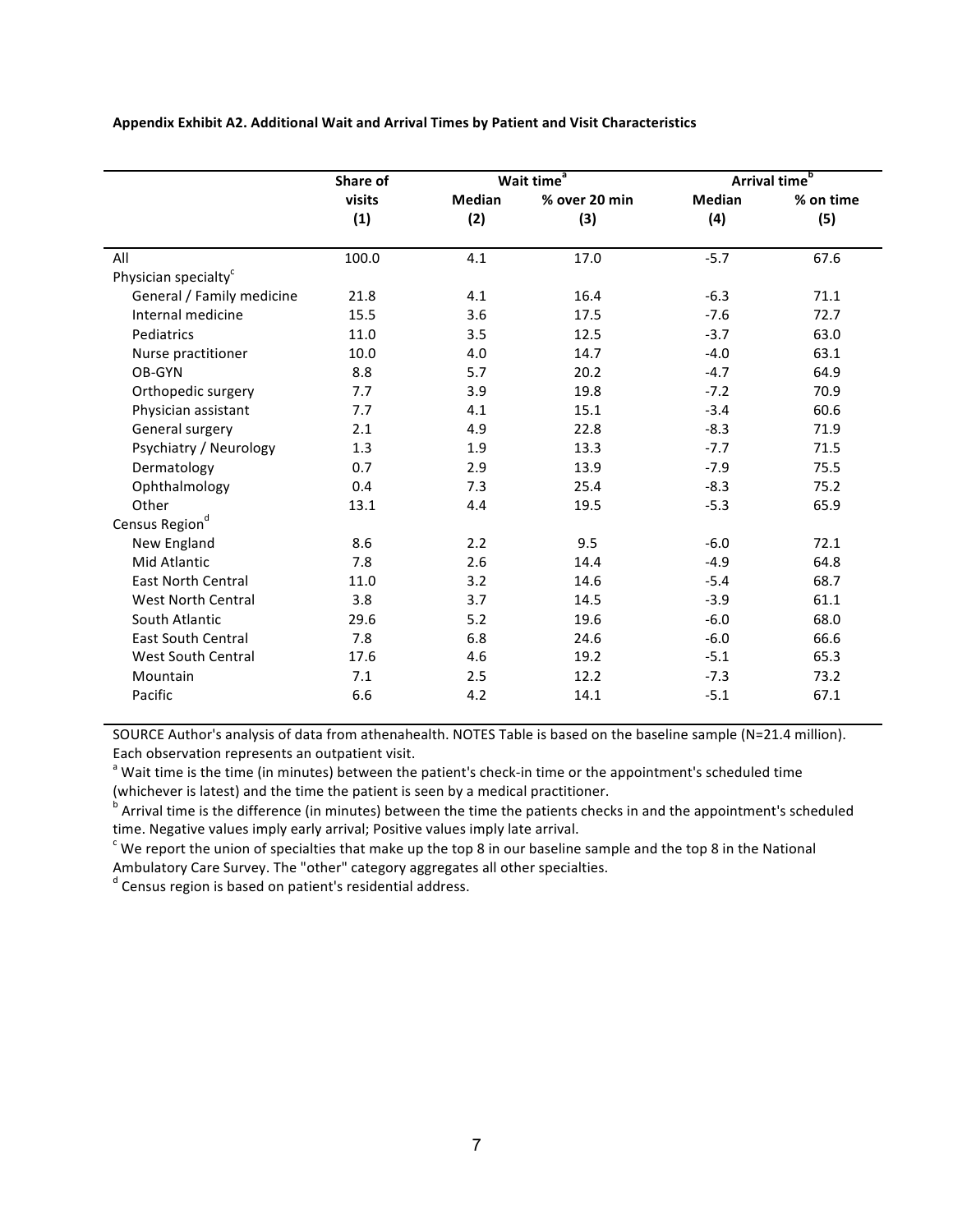**Appendix Exhibit A3. Distribution of Arrival Time**

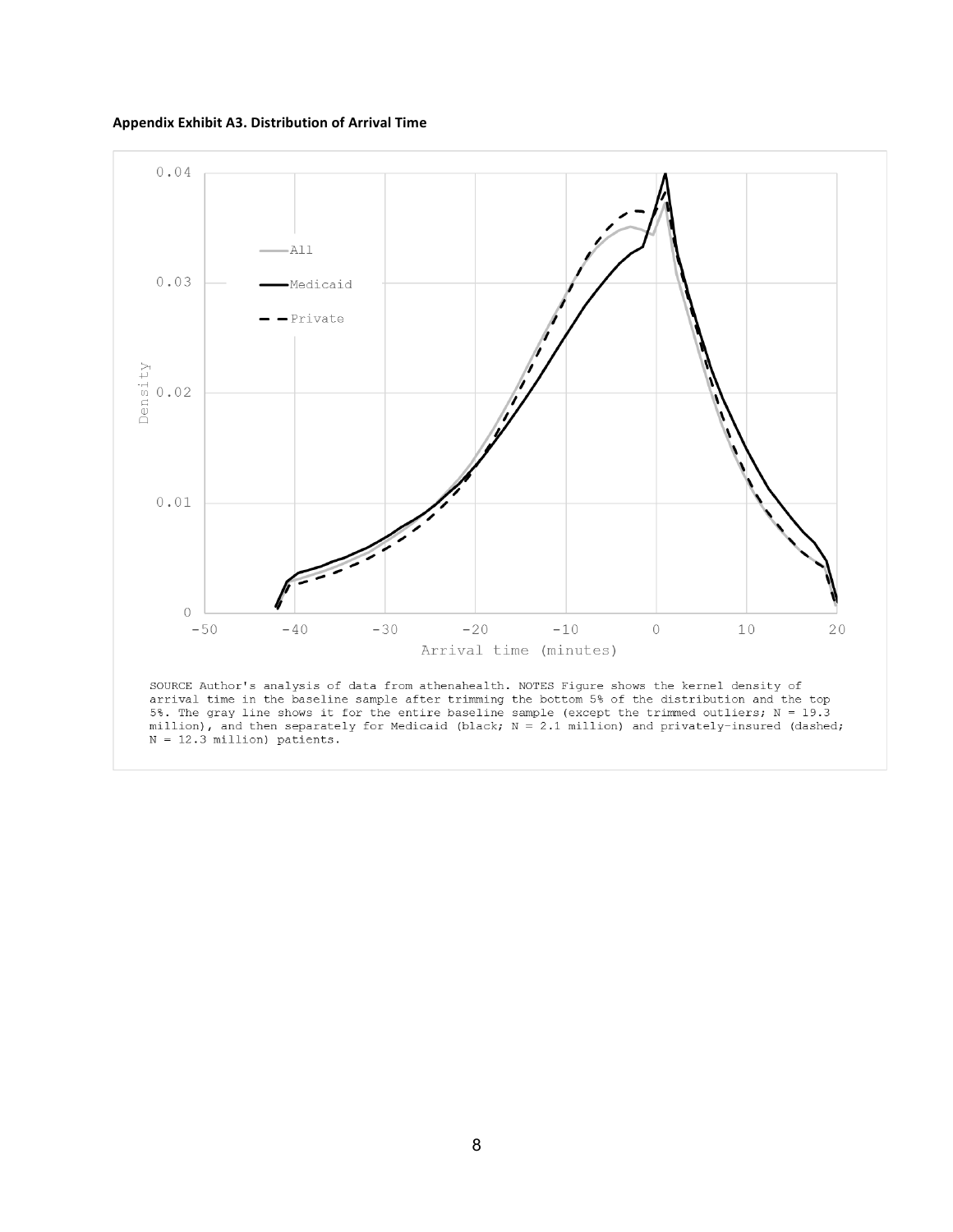Appendix Exhibit A4. Estimates of Relative Medicaid Wait Times for Different Wait Time Lengths

|          | <b>No Controls</b><br>(1)                | Controls $a +$<br><b>Census Region</b><br><b>Fixed Effects</b><br>(2) | Controls +<br>Diagnosis $b$ +<br><b>Census Region</b><br><b>Fixed Effects</b><br>(3) | Controls +<br><b>Practice Fixed</b><br><b>Effects</b><br>(4) | Controls +<br><b>Medical</b><br><b>Practioner Fixed</b><br><b>Effects</b><br>(5) |
|----------|------------------------------------------|-----------------------------------------------------------------------|--------------------------------------------------------------------------------------|--------------------------------------------------------------|----------------------------------------------------------------------------------|
|          | Panel A: Probability of waiting > 15 min |                                                                       |                                                                                      |                                                              |                                                                                  |
|          | 0.0211                                   | 0.0396                                                                | 0.0382                                                                               | 0.0172                                                       | 0.0097                                                                           |
| Medicaid | (0.0081)                                 | (0.0089)                                                              | (0.0095)                                                                             | (0.0092)                                                     | (0.0020)                                                                         |
| $R^2$    | 0.0003                                   | 0.0530                                                                | 0.0772                                                                               | 0.1401                                                       | 0.1743                                                                           |
|          | Panel B: Probability of Waiting > 30 min |                                                                       |                                                                                      |                                                              |                                                                                  |
|          | 0.0103                                   | 0.0226                                                                | 0.0209                                                                               | 0.0113                                                       | 0.0068                                                                           |
| Medicaid | (0.0048)                                 | (0.0047)                                                              | (0.0048)                                                                             | (0.0046)                                                     | (0.0012)                                                                         |
| $R^2$    | 0.0002                                   | 0.0268                                                                | 0.0623                                                                               | 0.1080                                                       | 0.1519                                                                           |
|          | Panel C: Probability of Waiting > 40 min |                                                                       |                                                                                      |                                                              |                                                                                  |
|          | 0.0055                                   | 0.0140                                                                | 0.0127                                                                               | 0.0076                                                       | 0.0045                                                                           |
| Medicaid | (0.0035)                                 | (0.0034)                                                              | (0.0033)                                                                             | (0.0032)                                                     | (0.0010)                                                                         |
| $R^2$    | 0.0001                                   | 0.0187                                                                | 0.0632                                                                               | 0.1033                                                       | 0.1534                                                                           |
|          |                                          |                                                                       |                                                                                      |                                                              |                                                                                  |

SOURCE Author's analysis of data from athenahealth. NOTES Table replicates Exhibit 3 with alternate definitions of wait time. The dependent variable is an indicator for wait time > 15 minutes (Panel A; mean dependent variable 0.224), wait time > 30 minutes (Panel B; mean dependent variable 0.091) and an indicator for wait time > 40 minutes (Panel C; mean dependent variable 0.055). N=15.8 million<br><sup>a</sup> Controls include six bins for patient age (0-4 yrs, 5-14 yrs, 15-24 yrs, 25-44 yrs, 45-64 yrs, 65+ years), patient gender,

five time of day bins (before 10am, 10am-12pm, 12pm-2pm, 2pm-4pm, 4pm and after), seven days of the week, four arrival binary variables (arrived at least twenty minutes early, arrived at least ten minutes early, arrived on time, and arrived less than ten minutes late). We also control for twelve physician specialty groups and total work relative value

units associated with the visit which reflects the procedures preformed.<br>
<sup>b</sup> Controls for diagnosis consist of indicator variables for each observed combination of (up to eight) ICD-9 diagnosis codes for the visit.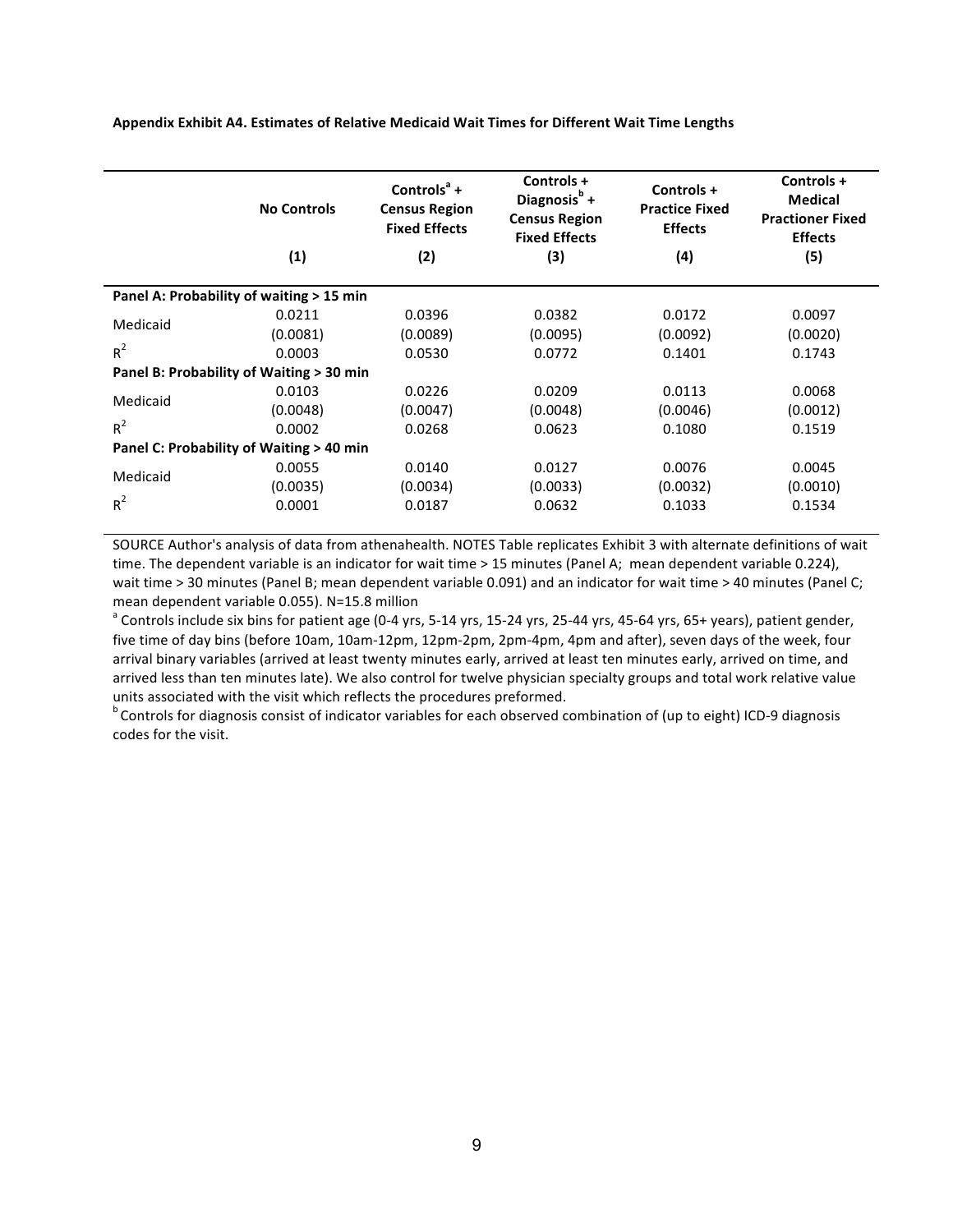#### **Appendix Exhibit A5. Estimates of Relative Medicaid Wait Times by Arrival Time**

|                                    | Probability of waiting > 20 min       |                                                                 |                                                                                        |                                                       |                                                                           |  |  |  |
|------------------------------------|---------------------------------------|-----------------------------------------------------------------|----------------------------------------------------------------------------------------|-------------------------------------------------------|---------------------------------------------------------------------------|--|--|--|
|                                    | No Controls                           | Controls $^a$ +<br><b>Census Region</b><br><b>Fixed Effects</b> | Controls +<br>Diagnosis <sup>b</sup> +<br><b>Census Region</b><br><b>Fixed Effects</b> | Controls +<br><b>Practice Fixed</b><br><b>Effects</b> | Controls +<br><b>Medical</b><br><b>Practioner Fixed</b><br><b>Effects</b> |  |  |  |
|                                    | (1)                                   | (2)                                                             | (3)                                                                                    | (4)                                                   | (5)                                                                       |  |  |  |
|                                    | Panel A: Patients who arrived on time |                                                                 |                                                                                        |                                                       |                                                                           |  |  |  |
| Medicaid                           | 0.0004<br>(0.0050)                    | 0.0215<br>(0.0047)                                              | 0.0210<br>(0.0053)                                                                     | 0.0105<br>(0.0042)                                    | 0.0066<br>(0.0013)                                                        |  |  |  |
| $R^2$                              | 0.0000                                | 0.0312                                                          | 0.0611                                                                                 | 0.1075                                                | 0.1527                                                                    |  |  |  |
| Panel B: Patients who arrived late |                                       |                                                                 |                                                                                        |                                                       |                                                                           |  |  |  |
| Medicaid                           | 0.0370<br>(0.0112)                    | 0.0542<br>(0.0117)                                              | 0.0499<br>(0.0122)                                                                     | 0.0233<br>(0.0125)                                    | 0.0117<br>(0.0024)                                                        |  |  |  |
| $R^2$                              | 0.0011                                | 0.0276                                                          | 0.0628                                                                                 | 0.1314                                                | 0.1656                                                                    |  |  |  |

SOURCE Author's analysis of data from athenahealth. NOTES Table replicates Exhibit 3, splitting the sample to patients who arrived on time (Panel A;  $N = 10.4$  million outpatient visits, mean dependent variable 0.1352) and patients who arrived late (Panel B; N = 5.4 million, mean dependent variable 0.2169).<br><sup>a</sup> Controls include six bins for patient age (0-4 yrs, 5-14 yrs, 15-24 yrs, 25-44 yrs, 45-64 yrs, 65+ years), patient gender,

five time of day bins (before 10am, 10am-12pm, 12pm-2pm, 2pm-4pm, 4pm and after), seven days of the week, four arrival binary variables (arrived at least twenty minutes early, arrived at least ten minutes early, arrived on time, and arrived less than ten minutes late). We also control for twelve physician specialty groups and total work relative value units associated with the visit which reflects the procedures preformed.<br>
<sup>b</sup> Controls for diagnosis consist of indicator variables for each observed combination of (up to eight) ICD-9 diagnosis

codes for the visit.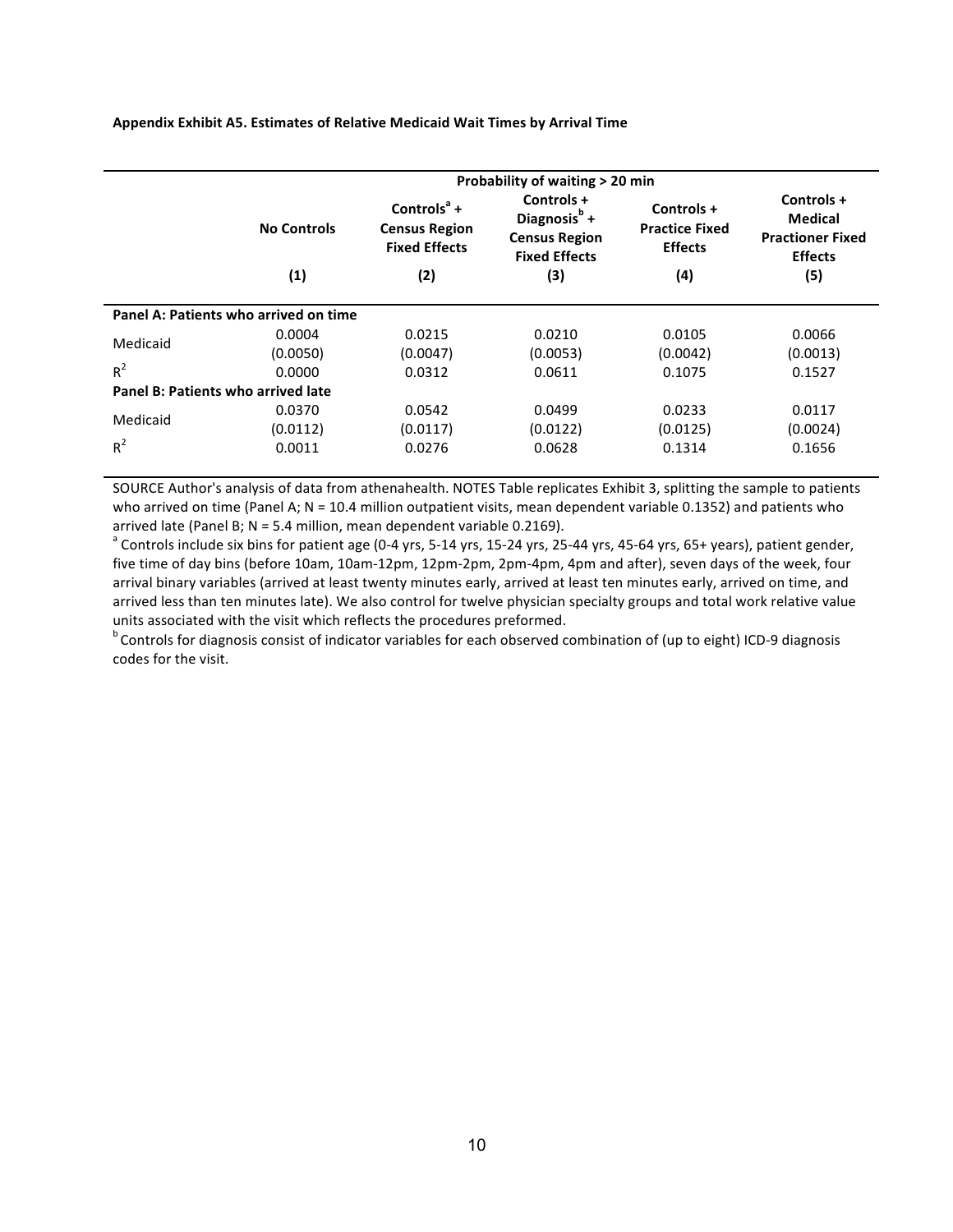|                   | Probability of waiting > 20 min |                                                                                             |                                                                                               |                                                              |                                                                                  |  |  |  |
|-------------------|---------------------------------|---------------------------------------------------------------------------------------------|-----------------------------------------------------------------------------------------------|--------------------------------------------------------------|----------------------------------------------------------------------------------|--|--|--|
|                   | <b>No Controls</b><br>(1)       | Controls <sup><math>a</math></sup> +<br><b>Census Region</b><br><b>Fixed Effects</b><br>(2) | Controls +<br>Diagnosis <sup>b</sup> +<br><b>Census Region</b><br><b>Fixed Effects</b><br>(3) | Controls +<br><b>Practice Fixed</b><br><b>Effects</b><br>(4) | Controls +<br><b>Medical</b><br><b>Practioner Fixed</b><br><b>Effects</b><br>(5) |  |  |  |
| Medicaid<br>$R^2$ | 0.0161<br>(0.0067)<br>0.0002    | 0.0309<br>(0.0069)<br>0.0422                                                                | 0.0314<br>(0.0078)<br>0.0719                                                                  | 0.0162<br>(0.0071)<br>0.1306                                 | 0.0069<br>(0.0018)<br>0.1735                                                     |  |  |  |

Appendix Exhibit A6. Estimates of Relative Medicaid Wait Time, Excluding non-M.D. Practitioners

SOURCE: Author's analysis of data from athenahealth NOTES Table replicates Exhibit 3, but excludes visits associated with a nurse practitioner or a physician assistant (N=12.9 millions). The mean of the dependent variable for privately insured is 0.1675.

<sup>a</sup> Controls include six bins for patient age (0-4 yrs, 5-14 yrs, 15-24 yrs, 25-44 yrs, 45-64 yrs, 65+ years), patient gender, five time of day bins (before 10am, 10am-12pm, 12pm-2pm, 2pm-4pm, 4pm and after), seven days of the week, four arrival binary variables (arrived at least twenty minutes early, arrived at least ten minutes early, arrived on time, and arrived less than ten minutes late). We also control for twelve physician specialty groups and total work relative value

units associated with the visit which reflects the procedures preformed.<br>
<sup>b</sup> Controls for diagnosis consist of indicator variables for each observed combination of (up to eight) ICD-9 diagnosis codes for the visit.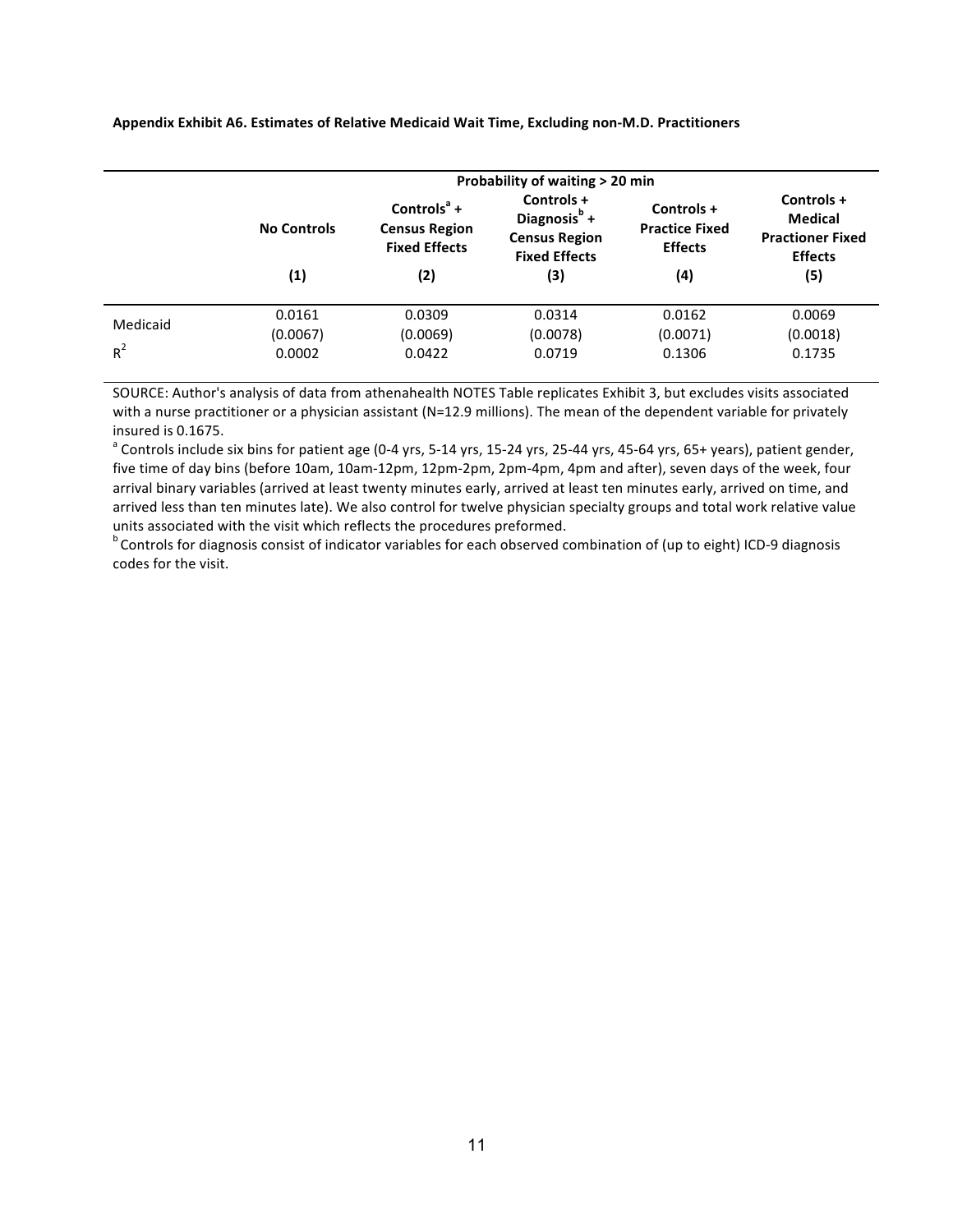| Appendix Exhibit A7. Estimates of Relative Medicaid Wait Times by Size of Practice |  |  |  |  |
|------------------------------------------------------------------------------------|--|--|--|--|
|                                                                                    |  |  |  |  |

|          | Probability of waiting > 20 min         |                                                                |                                                                               |                                                       |                                                                           |  |  |
|----------|-----------------------------------------|----------------------------------------------------------------|-------------------------------------------------------------------------------|-------------------------------------------------------|---------------------------------------------------------------------------|--|--|
|          | <b>No Controls</b>                      | Controls $a +$<br><b>Census Region</b><br><b>Fixed Effects</b> | Controls +<br>Diagnosis $b$ +<br><b>Census Region</b><br><b>Fixed Effects</b> | Controls +<br><b>Practice Fixed</b><br><b>Effects</b> | Controls +<br><b>Medical</b><br><b>Practioner Fixed</b><br><b>Effects</b> |  |  |
|          | (1)                                     | (2)                                                            | (3)                                                                           | (4)                                                   | (5)                                                                       |  |  |
|          | Panel A: Practices with 1-2 physicians  |                                                                |                                                                               |                                                       |                                                                           |  |  |
|          | 0.0273                                  | 0.0391                                                         | 0.0361                                                                        | 0.0056                                                | 0.0013                                                                    |  |  |
| Medicaid | (0.0126)                                | (0.0118)                                                       | (0.0120)                                                                      | (0.0017)                                              | (0.0028)                                                                  |  |  |
| $R^2$    | 0.0005                                  | 0.0396                                                         | 0.1059                                                                        | 0.2308                                                | 0.2293                                                                    |  |  |
|          | Panel B: Practices with 3-10 physicians |                                                                |                                                                               |                                                       |                                                                           |  |  |
|          | 0.0054                                  | 0.0207                                                         | 0.0187                                                                        | 0.0043                                                | 0.0040                                                                    |  |  |
| Medicaid | (0.0105)                                | (0.0091)                                                       | (0.0088)                                                                      | (0.0015)                                              | (0.0016)                                                                  |  |  |
| $R^2$    | 0.0000                                  | 0.0409                                                         | 0.0941                                                                        | 0.1562                                                | 0.1817                                                                    |  |  |
|          | Panel B: Practices with 3-10 physicians |                                                                |                                                                               |                                                       |                                                                           |  |  |
|          | 0.0197                                  | 0.0375                                                         | 0.0346                                                                        | 0.0194                                                | 0.0076                                                                    |  |  |
| Medicaid | (0.0092)                                | (0.0092)                                                       | (0.0098)                                                                      | (0.0094)                                              | (0.0019)                                                                  |  |  |
| $R^2$    | 0.0004                                  | 0.0436                                                         | 0.0619                                                                        | 0.0884                                                | 0.1688                                                                    |  |  |

Table replicates Exhibit 3, splitting the sample to practices with 1-2 physicians (Panel A;  $N = 1.7$  million outpatient visits, mean dependent variable 0.206), practices with 3-10 physicians (Panel B;  $N = 3.9$  million outpatient visits, mean dependent variable 0.156) and practices with greater than ten physicians (Panel C; N = 10.2 million, mean dependent variable 0.158).

<sup>a</sup> Controls include six bins for patient age (0-4 yrs, 5-14 yrs, 15-24 yrs, 25-44 yrs, 45-64 yrs, 65+ years), patient gender, five time of day bins (before 10am, 10am-12pm, 12pm-2pm, 2pm-4pm, 4pm and after), seven days of the week, four arrival binary variables (arrived at least twenty minutes early, arrived at least ten minutes early, arrived on time, and arrived less than ten minutes late). We also control for twelve physician specialty groups and total work relative value units associated with the visit which reflects the procedures preformed.<br>
<sup>b</sup> Controls for diagnosis consist of indicator variables for each observed combination of (up to eight) ICD-9 diagnosis

codes for the visit.